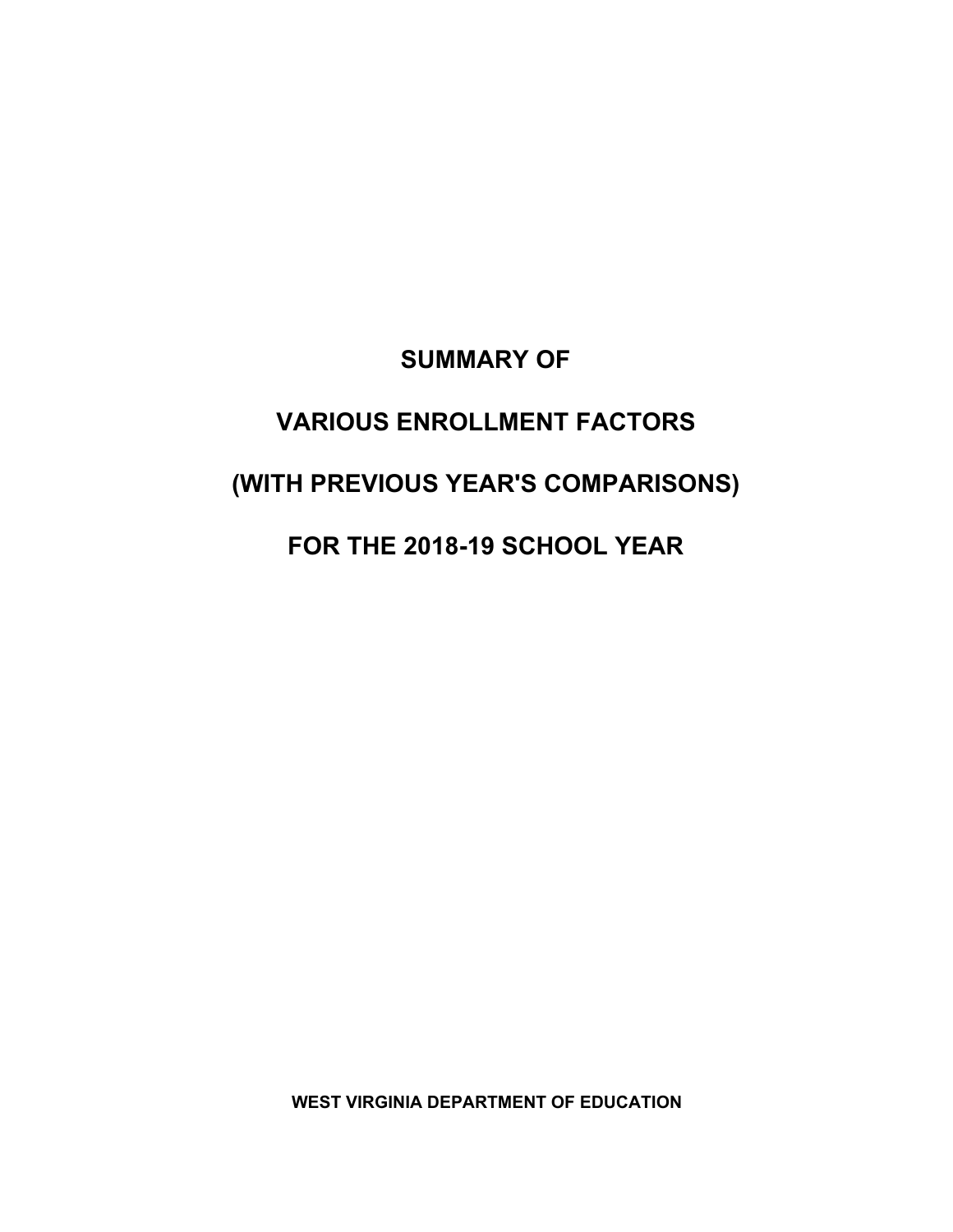|                    | Early Childhood Headcount |            |                | Early Childhood FTE |                |                    |
|--------------------|---------------------------|------------|----------------|---------------------|----------------|--------------------|
|                    |                           |            | Increase/      |                     |                | Increase/          |
| County             | 2017-18                   | 2018-19    | Decrease       | 2017-18             | 2018-19        | Decrease           |
| Barbour            | 137                       | 129        | (8)            | 136.50              | 119.73         | (16.78)            |
| <b>Berkeley</b>    | 989                       | 892        | (97)           | 958.09              | 870.82         | (87.27)            |
| Boone              | 202                       | 174        | (28)           | 202.00              | 174.00         | (28.00)            |
| <b>Braxton</b>     | 118                       | 107        | (11)           | 117.10              | 105.73         | (11.37)            |
| <b>Brooke</b>      | 129                       | 109        | (20)           | 129.00              | 108.02         | (20.98)            |
| Cabell             | 806                       | 708        | (98)           | 777.20              | 688.20         | (89.00)            |
| Calhoun            | 71                        | 43         | (28)           | 70.32               | 42.20          | (28.12)            |
| Clay               | 112                       | 93         | (19)           | 112.00              | 93.00          | (19.00)            |
| Doddridge          | 70                        | 65         | (5)            | 70.00               | 60.56          | (9.44)             |
| Fayette            | 333                       | 272        | (61)           | 333.00              | 272.00         | (61.00)            |
|                    |                           |            |                |                     |                |                    |
| Gilmer             | 41                        | 47         | 6              | 41.00               | 45.00          | 4.00               |
| Grant              | 94                        | 87         | (7)            | 93.02               | 84.00          | (9.02)             |
| Greenbrier         | 250                       | 232        | (18)           | 250.00              | 227.12         | (22.88)            |
| Hampshire          | 153                       | 140<br>176 | (13)           | 149.40              | 138.04         | (11.36)            |
| Hancock            | 235                       |            | (59)           | 235.00              | 176.00         | (59.00)            |
| Hardy              | 142                       | 126        | (16)           | 129.52              | 119.24         | (10.28)            |
| Harrison           | 610                       | 560        | (50)           | 579.32              | 531.54         | (47.78)            |
| Jackson            | 267                       | 232        | (35)           | 258.57              | 223.90         | (34.67)            |
| Jefferson          | 336                       | 307        | (29)           | 316.33              | 292.50         | (23.83)            |
| Kanawha            | 1,388                     | 1,214      | (174)          | 1,388.00            | 1,214.00       | (174.00)           |
| Lewis              | 159                       | 142        | (17)           | 159.00              | 135.28         | (23.73)            |
| Lincoln            | 226                       | 219        | (7)            | 222.14              | 210.66         | (11.49)            |
| Logan              | 300                       | 263        | (37)           | 299.02              | 263.00         | (36.02)            |
| Marion             | 480                       | 376        | (104)          | 478.04              | 373.72         | (104.32)           |
| Marshall           | 268                       | 219        | (49)           | 259.26              | 214.13         | (45.13)            |
| Mason              | 279                       | 233        | (46)           | 279.00              | 227.80         | (51.20)            |
| McDowell           | 171                       | 146        | (25)           | 171.00              | 146.00         | (25.00)            |
| Mercer             | 514                       | 476        | (38)           | 487.98              | 453.41         | (34.57)            |
| Mineral            | 262                       | 227        | (35)           | 253.33              | 222.09         | (31.24)            |
| Mingo              | 233                       | 209        | (24)           | 233.00              | 209.00         | (24.00)            |
|                    | 720                       | 638        |                | 717.06              | 626.24         |                    |
| Monongalia         |                           |            | (82)           |                     |                | (90.82)            |
| Monroe             | 108<br>108                | 90<br>102  | (18)<br>(6)    | 102.90<br>107.30    | 89.04<br>96.25 | (13.86)            |
| Morgan<br>Nicholas | 183                       | 158        |                | 179.40              | 148.42         | (11.05)            |
| Ohio               | 289                       | 245        | (25)<br>(44)   | 288.50              | 245.00         | (30.98)<br>(43.50) |
|                    |                           |            |                |                     |                |                    |
| Pendleton          | 59                        | 59         | $\blacksquare$ | 57.06               | 58.03          | 0.97               |
| Pleasants          | 73                        | 55         | (18)           | 73.00               | 53.04          | (19.96)            |
| Pocahontas         | 63                        | 43         | (20)           | 63.00               | 42.03          | (20.97)            |
| Preston            | 260                       | 227        | (33)           | 258.04              | 222.11         | (35.93)            |
| Putnam             | 450                       | 429        | (21)           | 450.00              | 429.00         | (21.00)            |
| Raleigh            | 691                       | 605        | (86)           | 673.38              | 587.49         | (85.89)            |
| Randolph           | 215                       | 187        | (28)           | 205.23              | 180.18         | (25.05)            |
| Ritchie            | 106                       | 83         | (23)           | 94.12               | 73.76          | (20.36)            |
| Roane              | 96                        | 94         | (2)            | 95.02               | 90.08          | (4.94)             |
| Summers            | 86                        | 69         | (17)           | 86.00               | 69.00          | (17.00)            |
| Taylor             | 143                       | 144        | $\mathbf{1}$   | 141.04              | 141.22         | 0.18               |
| Tucker             | 69                        | 50         | (19)           | 69.00               | 47.24          | (21.76)            |
| Tyler              | 91                        | 77         | (14)           | 90.10               | 73.83          | (16.27)            |
| Upshur             | 216                       | 220        | 4              | 216.00              | 215.67         | (0.33)             |
| Wayne              | 431                       | 377        | (54)           | 418.13              | 362.15         | (55.98)            |
| Webster            | 69                        | 72         | 3              | 69.00               | 71.01          | 2.01               |
| Wetzel             | 151                       | 128        | (23)           | 151.00              | 123.02         | (27.98)            |
| Wirt               | 63                        | 56         | (7)            | 61.86               | 55.00          | (6.86)             |
| Wood               | 665                       | 613        | (52)           | 647.27              | 584.39         | (62.88)            |
| Wyoming            | 252                       | 226        | (26)           | 252.00              | 226.00         | (26.00)            |
|                    |                           |            |                |                     |                |                    |
| Total              | 15,032                    | 13,270     | (1,762)        | 14,752.55           | 12,949.88      | (1,802.67)         |

OSF

11/13/18

Enrollment Factor Comparisons 19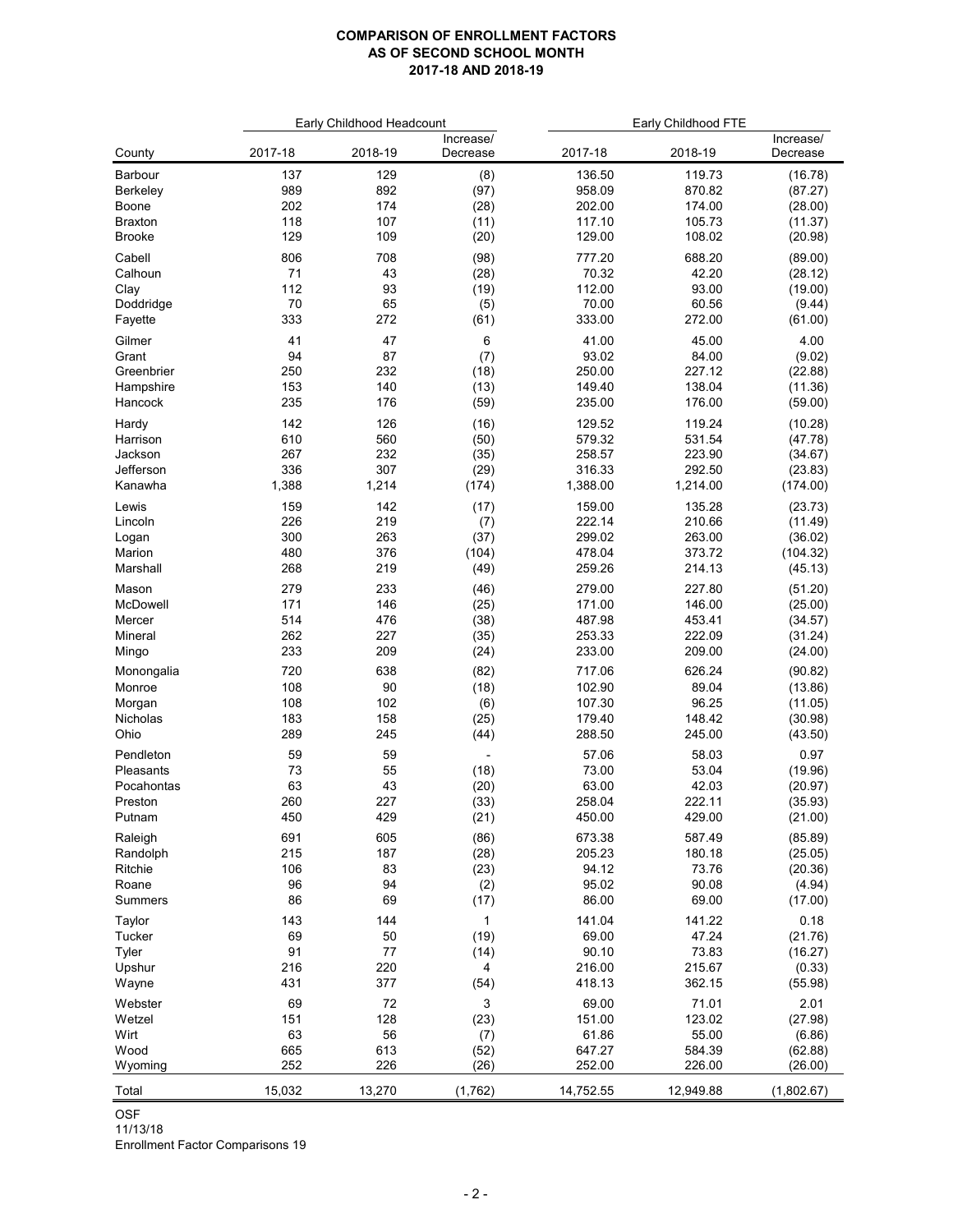|                         | Kindergarten (5 Year Olds) Headcount |          | Kindergarten (5 Year Olds) FTE |                |                |               |
|-------------------------|--------------------------------------|----------|--------------------------------|----------------|----------------|---------------|
|                         |                                      |          | Increase/                      |                |                | Increase/     |
| County                  | 2017-18                              | 2018-19  | Decrease                       | 2017-18        | 2018-19        | Decrease      |
| Barbour                 | 173                                  | 180      | $\overline{7}$                 | 173.00         | 180.00         | 7.00          |
| Berkeley                | 1,348                                | 1,421    | 73                             | 1,348.00       | 1,421.00       | 73.00         |
| Boone                   | 235                                  | 242      | $\overline{7}$                 | 235.00         | 242.00         | 7.00          |
| <b>Braxton</b>          | 153                                  | 142      | (11)                           | 153.00         | 142.00         | (11.00)       |
| <b>Brooke</b>           | 187                                  | 163      | (24)                           | 187.00         | 163.00         | (24.00)       |
| Cabell                  | 962                                  | 903      | (59)                           | 962.00         | 903.00         | (59.00)       |
| Calhoun                 | 74                                   | 79       | 5                              | 74.00          | 79.00          | 5.00          |
| Clay                    | 111                                  | 118      | $\overline{7}$                 | 111.00         | 118.00         | 7.00          |
| Doddridge               | 73                                   | 81       | 8                              | 73.00          | 81.00          | 8.00          |
| Fayette                 | 463                                  | 453      | (10)                           | 463.00         | 453.00         | (10.00)       |
| Gilmer                  | 58                                   | 41       | (17)                           | 58.00          | 41.00          | (17.00)       |
| Grant                   | 106                                  | 124      | 18                             | 106.00         | 124.00         | 18.00         |
| Greenbrier              | 328                                  | 344      | 16                             | 328.00         | 344.00         | 16.00         |
| Hampshire               | 215                                  | 216      | 1                              | 215.00         | 216.00         | 1.00          |
| Hancock                 | 276                                  | 300      | 24                             | 276.00         | 300.00         | 24.00         |
|                         |                                      |          |                                |                |                |               |
| Hardy                   | 183                                  | 167      | (16)                           | 183.00         | 167.00         | (16.00)       |
| Harrison                | 766                                  | 772      | 6                              | 766.00         | 772.00         | 6.00          |
| Jackson                 | 321                                  | 339      | 18                             | 321.00         | 339.00         | 18.00         |
| Jefferson               | 657                                  | 619      | (38)                           | 657.00         | 619.00         | (38.00)       |
| Kanawha                 | 1,863                                | 1,848    | (15)                           | 1,863.00       | 1,848.00       | (15.00)       |
| Lewis                   | 175                                  | 214      | 39                             | 175.00         | 214.00         | 39.00         |
| Lincoln                 | 248                                  | 261      | 13                             | 248.00         | 261.00         | 13.00         |
| Logan                   | 398                                  | 375      | (23)                           | 398.00         | 375.00         | (23.00)       |
| Marion                  | 602                                  | 600      | (2)                            | 602.00         | 600.00         | (2.00)        |
| Marshall                | 368                                  | 351      | (17)                           | 368.00         | 351.00         | (17.00)       |
| Mason                   | 311                                  | 304      | (7)                            | 311.00         | 304.00         | (7.00)        |
| McDowell                | 221                                  | 240      | 19                             | 221.00         | 240.00         | 19.00         |
| Mercer                  | 671                                  | 679      | 8                              | 671.00         | 679.00         | 8.00          |
| Mineral                 | 321                                  | 313      | (8)                            | 321.00         | 313.00         | (8.00)        |
| Mingo                   | 332                                  | 311      | (21)                           | 332.00         | 311.00         | (21.00)       |
| Monongalia              | 871                                  | 852      | (19)                           | 871.00         | 852.00         | (19.00)       |
| Monroe                  | 124                                  | 121      | (3)                            | 124.00         | 121.00         | (3.00)        |
| Morgan                  | 171                                  | 155      | (16)                           | 171.00         | 155.00         | (16.00)       |
| Nicholas                | 273                                  | 281      | 8                              | 272.10         | 281.00         | 8.90          |
| Ohio                    | 429                                  | 415      | (14)                           | 429.00         | 415.00         | (14.00)       |
| Pendleton               | 72                                   | 61       |                                |                |                |               |
|                         |                                      |          | (11)                           | 72.00          | 61.00          | (11.00)       |
| Pleasants<br>Pocahontas | 70<br>77                             | 86<br>80 | 16<br>3                        | 70.00<br>77.00 | 86.00<br>80.00 | 16.00<br>3.00 |
| Preston                 | 324                                  | 334      | 10                             | 324.00         | 334.00         | 10.00         |
|                         |                                      |          |                                |                |                | 39.00         |
| Putnam                  | 643                                  | 682      | 39                             | 643.00         | 682.00         |               |
| Raleigh                 | 849                                  | 832      | (17)                           | 849.00         | 832.00         | (17.00)       |
| Randolph                | 337                                  | 309      | (28)                           | 337.00         | 309.00         | (28.00)       |
| Ritchie                 | 92                                   | 95       | 3                              | 92.00          | 95.00          | 3.00          |
| Roane                   | 172                                  | 151      | (21)                           | 172.00         | 151.00         | (21.00)       |
| Summers                 | 80                                   | 99       | 19                             | 80.00          | 99.00          | 19.00         |
| Taylor                  | 183                                  | 187      | 4                              | 183.00         | 187.00         | 4.00          |
| Tucker                  | 80                                   | 83       | 3                              | 80.00          | 83.00          | 3.00          |
| Tyler                   | 101                                  | 108      | 7                              | 101.00         | 108.00         | 7.00          |
| Upshur                  | 275                                  | 287      | 12                             | 275.00         | 287.00         | 12.00         |
| Wayne                   | 491                                  | 484      | (7)                            | 491.00         | 484.00         | (7.00)        |
| Webster                 | 109                                  | 86       | (23)                           | 109.00         | 86.00          | (23.00)       |
| Wetzel                  | 188                                  | 188      |                                | 188.00         | 188.00         |               |
| Wirt                    | 74                                   | 64       | (10)                           | 74.00          | 64.00          | (10.00)       |
| Wood                    | 911                                  | 911      |                                | 911.00         | 911.00         |               |
| Wyoming                 | 324                                  | 291      | (33)                           | 324.00         | 291.00         | (33.00)       |
|                         |                                      |          |                                |                |                |               |
| Total                   | 19,519                               | 19,442   | (77)                           | 19,518.10      | 19,442.00      | (76.10)       |

OSF

11/13/18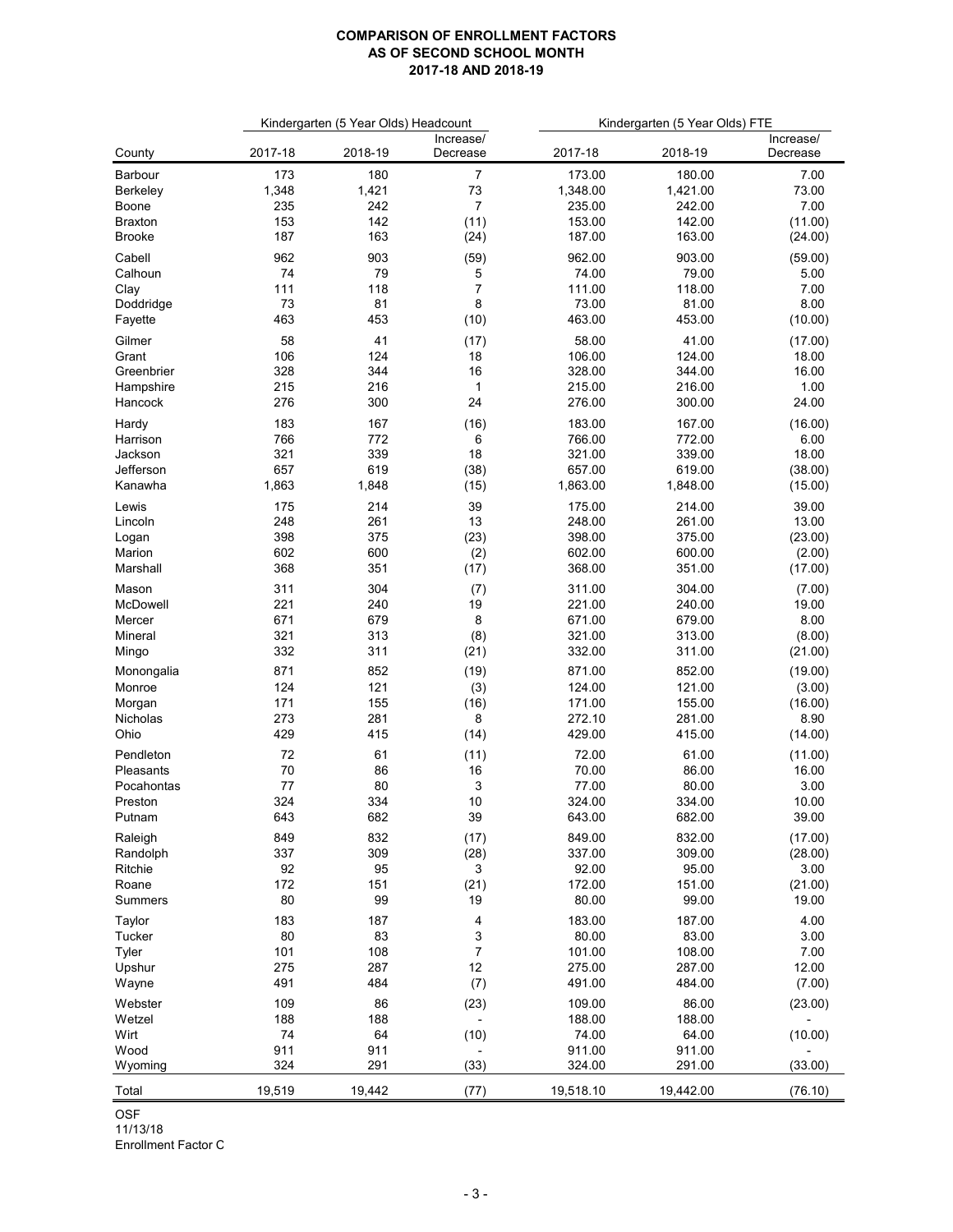|                |         | Grades 1 - 8 Headcount |                  | Grades 1 -8 FTE |            |            |
|----------------|---------|------------------------|------------------|-----------------|------------|------------|
|                |         |                        | Increase/        |                 |            | Increase/  |
| County         | 2017-18 | 2018-19                | Decrease         | 2017-18         | 2018-19    | Decrease   |
| Barbour        | 1,378   | 1,386                  | 8                | 1,378.00        | 1,386.00   | 8.00       |
| Berkeley       | 11,353  | 11,517                 | 164              | 11,340.59       | 11,513.32  | 172.73     |
| Boone          | 2,342   | 2,220                  | (122)            | 2,342.00        | 2,220.00   | (122.00)   |
| <b>Braxton</b> | 1,179   | 1,177                  | (2)              | 1,179.00        | 1,177.00   | (2.00)     |
| <b>Brooke</b>  | 1,692   | 1,653                  | (39)             | 1,692.00        | 1,653.00   | (39.00)    |
| Cabell         | 7,330   | 7,255                  | (75)             | 7,327.38        | 7,247.48   | (79.90)    |
| Calhoun        | 575     | 557                    | (18)             | 575.00          | 557.00     | (18.00)    |
| Clay           | 1,152   | 1,107                  | (45)             | 1,152.00        | 1,107.00   | (45.00)    |
| Doddridge      | 668     | 680                    | 12               | 668.00          | 680.00     | 12.00      |
| Fayette        | 3,697   | 3,609                  | (88)             | 3,697.00        | 3,609.00   | (88.00)    |
| Gilmer         | 470     | 501                    | 31               | 470.00          | 501.00     | 31.00      |
| Grant          | 952     | 927                    | (25)             | 952.00          | 927.00     | (25.00)    |
| Greenbrier     | 2,832   | 2,798                  | (34)             | 2,832.00        | 2,798.00   | (34.00)    |
| Hampshire      | 1,789   | 1,758                  | (31)             | 1,789.00        | 1,758.00   | (31.00)    |
| Hancock        | 2,382   | 2,308                  | (74)             | 2,382.00        | 2,308.00   | (74.00)    |
| Hardy          | 1,388   | 1,371                  | (17)             | 1,388.00        | 1,371.00   | (17.00)    |
| Harrison       | 6,258   | 6,233                  | (25)             | 6,257.50        | 6,233.00   | (24.50)    |
| Jackson        | 2,697   | 2,659                  | (38)             | 2,697.00        | 2,659.00   | (38.00)    |
| Jefferson      | 5,435   | 5,364                  | (71)             | 5,430.25        | 5,363.11   | (67.14)    |
| Kanawha        | 15,251  | 14,820                 | (431)            | 15,246.60       | 14,811.82  | (434.78)   |
|                |         |                        |                  |                 |            |            |
| Lewis          | 1,513   | 1,523                  | 10               | 1,512.11        | 1,523.00   | 10.89      |
| Lincoln        | 2,133   | 2,066                  | (67)             | 2,133.00        | 2,066.00   | (67.00)    |
| Logan          | 3,247   | 3,125                  | (122)            | 3,247.00        | 3,124.20   | (122.80)   |
| Marion         | 4,617   | 4,646                  | 29<br>44         | 4,617.00        | 4,646.00   | 29.00      |
| Marshall       | 2,677   | 2,721                  |                  | 2,677.00        | 2,721.00   | 44.00      |
| Mason          | 2,413   | 2,370                  | (43)             | 2,413.00        | 2,370.00   | (43.00)    |
| McDowell       | 1,798   | 1,729                  | (69)             | 1,798.00        | 1,729.00   | (69.00)    |
| Mercer         | 5,270   | 5,243                  | (27)             | 5,270.00        | 5,243.00   | (27.00)    |
| Mineral        | 2,362   | 2,380                  | 18               | 2,362.00        | 2,380.00   | 18.00      |
| Mingo          | 2,516   | 2,489                  | (27)             | 2,516.00        | 2,489.00   | (27.00)    |
| Monongalia     | 6,696   | 6,648                  | (48)             | 6,694.19        | 6,644.69   | (49.50)    |
| Monroe         | 1,048   | 1,045                  | (3)              | 1,048.00        | 1,045.00   | (3.00)     |
| Morgan         | 1,319   | 1,340                  | 21               | 1,319.00        | 1,336.94   | 17.94      |
| Nicholas       | 2,211   | 2,220                  | $\boldsymbol{9}$ | 2,211.00        | 2,220.00   | 9.00       |
| Ohio           | 3,070   | 3,061                  | (9)              | 3,070.00        | 3,061.00   | (9.00)     |
| Pendleton      | 526     | 538                    | 12               | 526.00          | 538.00     | 12.00      |
| Pleasants      | 635     | 624                    | (11)             | 635.00          | 624.00     | (11.00)    |
| Pocahontas     | 586     | 579                    | (7)              | 586.00          | 579.00     | (7.00)     |
| Preston        | 2,738   | 2,634                  | (104)            | 2,738.00        | 2,634.00   | (104.00)   |
| Putnam         | 5,563   | 5,481                  | (82)             | 5,561.30        | 5,480.25   | (81.05)    |
| Raleigh        | 7,194   | 7,014                  | (180)            | 7,194.00        | 7,014.00   | (180.00)   |
| Randolph       | 2,336   | 2,319                  | (17)             | 2,336.00        | 2,319.00   | (17.00)    |
| Ritchie        | 829     | 742                    | (87)             | 829.00          | 742.00     | (87.00)    |
| Roane          | 1,304   | 1,228                  | (76)             | 1,304.00        | 1,228.00   | (76.00)    |
| Summers        | 924     | 891                    | (33)             | 924.00          | 891.00     | (33.00)    |
| Taylor         | 1,473   | 1,416                  | (57)             | 1,472.22        | 1,416.00   | (56.22)    |
| Tucker         | 556     | 555                    | (1)              | 556.00          | 555.00     | (1.00)     |
| Tyler          | 718     | 727                    | 9                | 718.00          | 727.00     | 9.00       |
| Upshur         | 2,201   | 2,207                  | 6                | 2,201.00        | 2,205.63   | 4.63       |
| Wayne          | 4,009   | 3,829                  | (180)            | 4,009.00        | 3,829.00   | (180.00)   |
| Webster        | 790     | 768                    |                  | 790.00          | 768.00     | (22.00)    |
| Wetzel         | 1,443   | 1,380                  | (22)<br>(63)     | 1,443.00        | 1,380.00   | (63.00)    |
| Wirt           | 625     | 627                    | 2                | 625.00          | 627.00     | 2.00       |
| Wood           | 7,386   | 7,217                  | (169)            | 7,386.00        | 7,217.00   | (169.00)   |
| Wyoming        | 2,220   | 2,215                  | (5)              | 2,220.00        | 2,215.00   | (5.00)     |
|                |         |                        |                  |                 |            |            |
| Total          | 157,766 | 155,497                | (2, 269)         | 157,736.13      | 155,467.43 | (2,268.70) |

OSF

11/13/18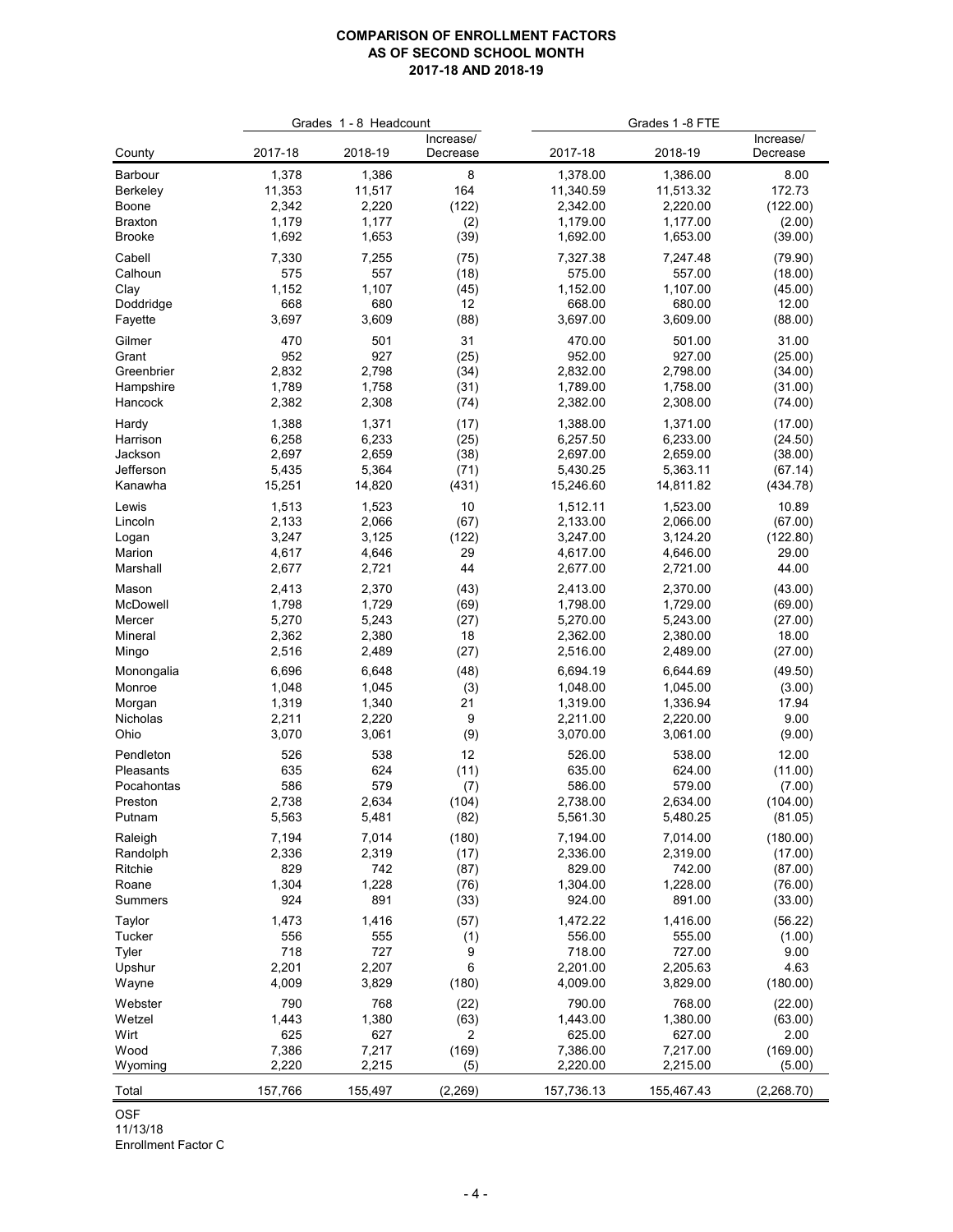|                |         | Grades 9 - 12 Headcount |                       | Grades 9 -12 FTE |           |                       |
|----------------|---------|-------------------------|-----------------------|------------------|-----------|-----------------------|
| County         | 2017-18 | 2018-19                 | Increase/<br>Decrease | 2017-18          | 2018-19   | Increase/<br>Decrease |
| Barbour        | 612     | 631                     | 19                    | 611.60           | 631.00    | 19.40                 |
| Berkeley       | 5,604   | 5,641                   | 37                    | 5,597.60         | 5,634.26  | 36.66                 |
| Boone          | 1,231   | 1,203                   | (28)                  | 1,231.00         | 1,203.00  | (28.00)               |
| <b>Braxton</b> | 549     | 549                     |                       | 549.00           | 549.00    |                       |
| <b>Brooke</b>  | 927     | 905                     | (22)                  | 927.00           | 905.00    | (22.00)               |
| Cabell         | 3,641   | 3,568                   | (73)                  | 3,631.10         | 3,561.43  | (69.67)               |
| Calhoun        | 308     | 283                     | (25)                  | 306.50           | 283.00    | (23.50)               |
| Clay           | 547     | 541                     | (6)                   | 547.00           | 541.00    | (6.00)                |
| Doddridge      | 305     | 293                     | (12)                  | 304.00           | 291.50    | (12.50)               |
| Fayette        | 1,872   | 1,809                   | (63)                  | 1,872.00         | 1,809.00  | (63.00)               |
| Gilmer         | 228     | 222                     | (6)                   | 228.00           | 222.00    | (6.00)                |
| Grant          | 504     | 495                     | (9)                   | 504.00           | 495.00    | (9.00)                |
| Greenbrier     | 1,487   | 1,439                   | (48)                  | 1,487.00         | 1,439.00  | (48.00)               |
| Hampshire      | 996     | 880                     | (116)                 | 996.00           | 880.00    | (116.00)              |
| Hancock        | 1,193   | 1,207                   | 14                    | 1,193.00         | 1,205.50  | 12.50                 |
| Hardy          | 641     | 676                     | 35                    | 639.60           | 675.30    | 35.70                 |
| Harrison       | 3,119   | 3,169                   | 50                    | 3,115.60         | 3,164.00  | 48.40                 |
| Jackson        | 1,369   | 1,351                   | (18)                  | 1,369.00         | 1,351.00  | (18.00)               |
| Jefferson      | 2,745   | 2,744                   | (1)                   | 2,741.57         | 2,742.43  | 0.86                  |
| Kanawha        | 7,728   | 7,804                   | 76                    | 7,722.70         | 7,793.83  | 71.13                 |
| Lewis          | 719     | 679                     | (40)                  | 719.00           | 678.74    | (40.26)               |
| Lincoln        | 855     | 845                     | (10)                  | 855.00           | 845.00    | (10.00)               |
| Logan          | 1,853   | 1,800                   | (53)                  | 1,853.00         | 1,800.00  | (53.00)               |
| Marion         | 2,300   | 2,216                   | (84)                  | 2,300.00         | 2,216.00  | (84.00)               |
| Marshall       | 1,358   | 1,311                   | (47)                  | 1,358.00         | 1,311.00  | (47.00)               |
| Mason          | 1,162   | 1,164                   | $\overline{c}$        | 1,160.50         | 1,164.00  | 3.50                  |
| McDowell       | 866     | 852                     | (14)                  | 866.00           | 852.00    | (14.00)               |
| Mercer         | 2,505   | 2,456                   | (49)                  | 2,503.25         | 2,455.00  | (48.25)               |
| Mineral        | 1,160   | 1,184                   | 24                    | 1,158.75         | 1,183.00  | 24.25                 |
| Mingo          | 1,128   | 1,066                   | (62)                  | 1,119.40         | 1,066.00  | (53.40)               |
| Monongalia     | 3,308   | 3,383                   | 75                    | 3,305.50         | 3,380.85  | 75.35                 |
| Monroe         | 504     | 480                     | (24)                  | 504.00           | 480.00    | (24.00)               |
| Morgan         | 734     | 705                     | (29)                  | 731.12           | 702.12    | (29.00)               |
| Nicholas       | 1,071   | 1,034                   | (37)                  | 1,071.00         | 1,034.00  | (37.00)               |
| Ohio           | 1,481   | 1,501                   | 20                    | 1,481.00         | 1,501.00  | 20.00                 |
| Pendleton      | 275     | 271                     | (4)                   | 274.50           | 271.00    | (3.50)                |
| Pleasants      | 367     | 335                     | (32)                  | 367.00           | 335.00    | (32.00)               |
| Pocahontas     | 299     | 302                     | 3                     | 299.00           | 302.00    | 3.00                  |
| Preston        | 1,196   | 1,213                   | 17                    | 1,194.50         | 1,212.25  | 17.75                 |
| Putnam         | 2,972   | 2,944                   | (28)                  | 2,969.25         | 2,941.75  | (27.50)               |
| Raleigh        | 3,259   | 3,176                   | (83)                  | 3,259.00         | 3,173.00  | (86.00)               |
| Randolph       | 1,152   | 1,134                   | (18)                  | 1,150.00         | 1,132.00  | (18.00)               |
| Ritchie        | 430     | 437                     | 7                     | 429.50           | 436.00    | 6.50                  |
| Roane          | 654     | 617                     | (37)                  | 654.00           | 617.00    | (37.00)               |
| Summers        | 428     | 427                     | (1)                   | 428.00           | 427.00    | (1.00)                |
| Taylor         | 633     | 657                     | 24                    | 633.00           | 655.50    | 22.50                 |
| Tucker         | 303     | 321                     | 18                    | 303.00           | 321.00    | 18.00                 |
| Tyler          | 381     | 348                     | (33)                  | 381.00           | 347.50    | (33.50)               |
| Upshur         | 1,065   | 1,048                   | (17)                  | 1,063.50         | 1,047.00  | (16.50)               |
| Wayne          | 2,068   | 2,040                   | (28)                  | 2,068.00         | 2,040.00  | (28.00)               |
| Webster        | 398     | 386                     | (12)                  | 398.00           | 386.00    | (12.00)               |
| Wetzel         | 749     | 783                     | 34                    | 749.00           | 783.00    | 34.00                 |
| Wirt           | 273     | 262                     | (11)                  | 273.00           | 262.00    | (11.00)               |
| Wood           | 3,644   | 3,643                   | (1)                   | 3,627.38         | 3,638.76  | 11.39                 |
| Wyoming        | 1,140   | 1,116                   | (24)                  | 1,140.00         | 1,116.00  | (24.00)               |
| Total          | 78,296  | 77,546                  | (750)                 | 78,219.41        | 77,488.72 | (730.69)              |

OSF

11/13/18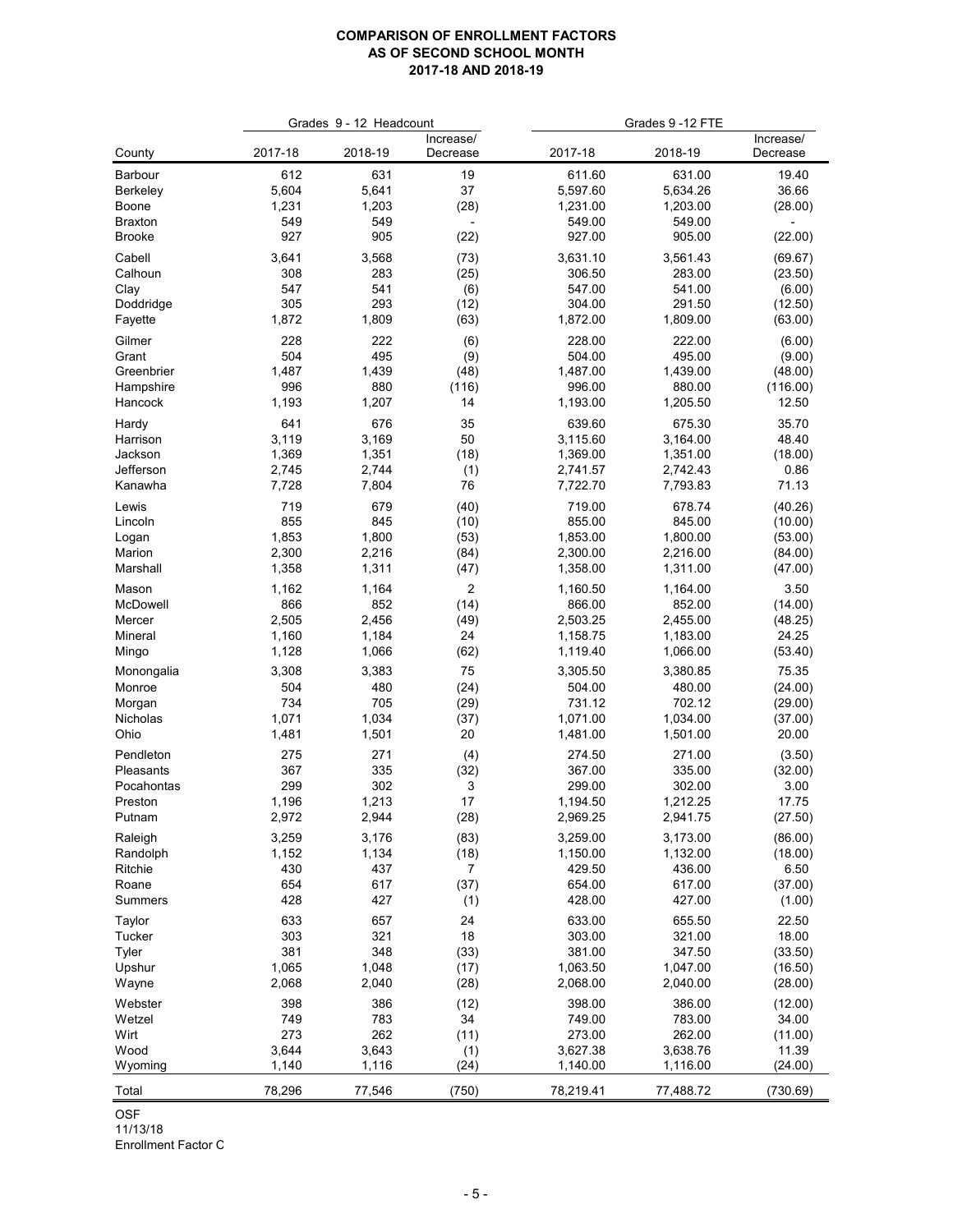|                | Grades PK - 12 Headcount |         | Grades PK -12 Net Enrollment (W/O Certified Adults) |            |            |                       |
|----------------|--------------------------|---------|-----------------------------------------------------|------------|------------|-----------------------|
| County         | 2017-18                  | 2018-19 | Increase/<br>Decrease                               | 2017-18    | 2018-19    | Increase/<br>Decrease |
| Barbour        | 2,300                    | 2,326   | 26                                                  | 2,299.10   | 2,316.73   | 17.63                 |
| Berkeley       | 19,294                   | 19,471  | 177                                                 | 19,244.27  | 19,439.39  | 195.12                |
| Boone          | 4,010                    | 3,839   | (171)                                               | 4,010.00   | 3,839.00   | (171.00)              |
| <b>Braxton</b> | 1,999                    | 1,975   | (24)                                                | 1,998.10   | 1,973.73   | (24.37)               |
| <b>Brooke</b>  | 2,935                    | 2,830   | (105)                                               | 2,935.00   | 2,829.02   | (105.98)              |
| Cabell         | 12,739                   | 12,434  | (305)                                               | 12,697.68  | 12,400.11  | (297.57)              |
| Calhoun        | 1,028                    | 962     | (66)                                                | 1,025.82   | 961.20     | (64.62)               |
| Clay           | 1,922                    | 1,859   | (63)                                                | 1,922.00   | 1,859.00   | (63.00)               |
| Doddridge      | 1,116                    | 1,119   | 3                                                   | 1,115.00   | 1,113.06   | (1.94)                |
| Fayette        | 6,365                    | 6,143   | (222)                                               | 6,365.00   | 6,143.00   | (222.00)              |
| Gilmer         | 797                      | 811     | 14                                                  | 797.00     | 809.00     | 12.00                 |
| Grant          | 1,656                    | 1,633   | (23)                                                | 1,655.02   | 1,630.00   | (25.02)               |
| Greenbrier     | 4,897                    | 4,813   | (84)                                                | 4,897.00   | 4,808.12   | (88.88)               |
| Hampshire      | 3,153                    | 2,994   | (159)                                               | 3,149.40   | 2,992.04   | (157.36)              |
| Hancock        | 4,086                    | 3,991   | (95)                                                | 4,086.00   | 3,989.50   | (96.50)               |
| Hardy          | 2,354                    | 2,340   | (14)                                                | 2,340.12   | 2,332.54   | (7.58)                |
| Harrison       | 10,753                   | 10,734  | (19)                                                | 10,718.42  | 10,700.54  | (17.88)               |
| Jackson        | 4,654                    | 4,581   | (73)                                                | 4,645.57   | 4,572.90   | (72.67)               |
| Jefferson      | 9,173                    | 9,034   | (139)                                               | 9,145.14   | 9,017.04   | (128.10)              |
| Kanawha        | 26,230                   | 25,686  | (544)                                               | 26,220.30  | 25,667.65  | (552.65)              |
| Lewis          | 2,566                    | 2,558   | (8)                                                 | 2,565.11   | 2,551.01   | (14.10)               |
| Lincoln        | 3,462                    | 3,391   | (71)                                                | 3,458.14   | 3,382.66   | (75.49)               |
| Logan          | 5,798                    | 5,563   | (235)                                               | 5,797.02   | 5,562.20   | (234.82)              |
| Marion         | 7,999                    | 7,838   | (161)                                               | 7,997.04   | 7,835.72   | (161.32)              |
| Marshall       | 4,671                    | 4,602   | (69)                                                | 4,662.26   | 4,597.13   | (65.13)               |
| Mason          | 4,165                    | 4,071   | (94)                                                | 4,163.50   | 4,065.80   | (97.70)               |
| McDowell       | 3,056                    | 2,967   | (89)                                                | 3,056.00   | 2,967.00   | (89.00)               |
| Mercer         | 8,960                    | 8,854   | (106)                                               | 8,932.23   | 8,830.41   | (101.82)              |
| Mineral        | 4,105                    | 4,104   | (1)                                                 | 4,095.08   | 4,098.09   | 3.01                  |
| Mingo          | 4,209                    | 4,075   | (134)                                               | 4,200.40   | 4,075.00   | (125.40)              |
| Monongalia     | 11,595                   | 11,521  | (74)                                                | 11,587.75  | 11,503.77  | (83.97)               |
| Monroe         | 1,784                    | 1,736   | (48)                                                | 1,778.90   | 1,735.04   | (43.86)               |
| Morgan         | 2,332                    | 2,302   | (30)                                                | 2,328.42   | 2,290.31   | (38.11)               |
| Nicholas       | 3,738                    | 3,693   | (45)                                                | 3,733.50   | 3,683.42   | (50.08)               |
| Ohio           | 5,269                    | 5,222   | (47)                                                | 5,268.50   | 5,222.00   | (46.50)               |
| Pendleton      | 932                      | 929     | (3)                                                 | 929.56     | 928.03     | (1.53)                |
| Pleasants      | 1,145                    | 1,100   | (45)                                                | 1,145.00   | 1,098.04   | (46.96)               |
| Pocahontas     | 1,025                    | 1,004   | (21)                                                | 1,025.00   | 1,003.03   | (21.97)               |
| Preston        | 4,518                    | 4,408   | (110)                                               | 4,514.54   | 4,402.36   | (112.18)              |
| Putnam         | 9,628                    | 9,536   | (92)                                                | 9,623.55   | 9,533.00   | (90.55)               |
| Raleigh        | 11,993                   | 11,627  | (366)                                               | 11,975.38  | 11,606.49  | (368.89)              |
| Randolph       | 4,040                    | 3,949   | (91)                                                | 4,028.23   | 3,940.18   | (88.05)               |
| Ritchie        | 1,457                    | 1,357   | (100)                                               | 1,444.62   | 1,346.76   | (97.86)               |
| Roane          | 2,226                    | 2,090   | (136)                                               | 2,225.02   | 2,086.08   | (138.94)              |
| Summers        | 1,518                    | 1,486   | (32)                                                | 1,518.00   | 1,486.00   | (32.00)               |
| Taylor         | 2,432                    | 2,404   | (28)                                                | 2,429.26   | 2,399.72   | (29.54)               |
| Tucker         | 1,008                    | 1,009   | 1                                                   | 1,008.00   | 1,006.24   | (1.76)                |
| Tyler          | 1,291                    | 1,260   | (31)                                                | 1,290.10   | 1,256.33   | (33.77)               |
| Upshur         | 3,757                    | 3,762   | 5                                                   | 3,755.50   | 3,755.30   | (0.20)                |
| Wayne          | 6,999                    | 6,730   | (269)                                               | 6,986.13   | 6,715.15   | (270.98)              |
| Webster        | 1,366                    | 1,312   | (54)                                                | 1,366.00   | 1,311.01   | (54.99)               |
| Wetzel         | 2,531                    | 2,479   | (52)                                                | 2,531.00   | 2,474.02   | (56.98)               |
| Wirt           | 1,035                    | 1,009   | (26)                                                | 1,033.86   | 1,008.00   | (25.86)               |
| Wood           | 12,606                   | 12,384  | (222)                                               | 12,571.65  | 12,351.15  | (220.50)              |
| Wyoming        | 3,936                    | 3,848   | (88)                                                | 3,936.00   | 3,848.00   | (88.00)               |
| Total          | 270,613                  | 265,755 | (4, 858)                                            | 270,226.18 | 265,348.02 | (4,878.17)            |

OSF

11/13/18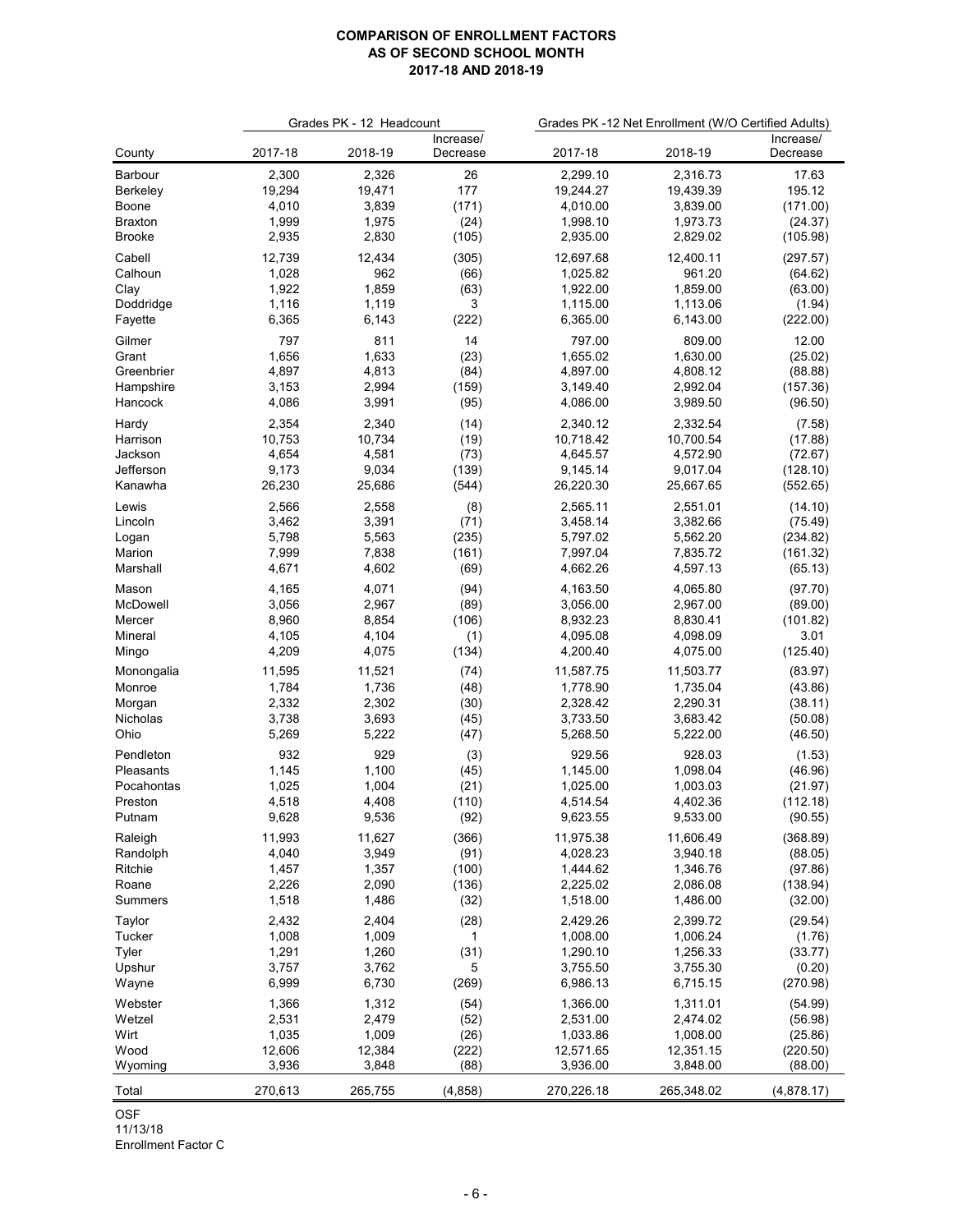|                | <b>Certified Adult Students</b> |                              | Net Enrollment (With Certified Adults) |            |            |                       |
|----------------|---------------------------------|------------------------------|----------------------------------------|------------|------------|-----------------------|
| County         | 2017-18                         | 2018-19                      | Increase/<br>Decrease                  | 2017-18    | 2018-19    | Increase/<br>Decrease |
| Barbour        | $\overline{\phantom{0}}$        | $\overline{\phantom{a}}$     |                                        | 2,299.10   | 2,316.73   | 17.63                 |
| Berkeley       | 1.38                            |                              | (1.38)                                 | 19,245.65  | 19,439.39  | 193.74                |
| Boone          | 1.99                            |                              | (1.99)                                 | 4,011.99   | 3,839.00   | (172.99)              |
| <b>Braxton</b> | $\frac{1}{2}$                   |                              | $\overline{\phantom{0}}$               | 1,998.10   | 1,973.73   | (24.37)               |
| <b>Brooke</b>  |                                 |                              |                                        | 2,935.00   | 2,829.02   | (105.98)              |
| Cabell         |                                 |                              |                                        | 12,697.68  | 12,400.11  | (297.57)              |
| Calhoun        |                                 |                              |                                        | 1,025.82   | 961.20     | (64.62)               |
| Clay           |                                 |                              |                                        | 1,922.00   | 1,859.00   | (63.00)               |
| Doddridge      |                                 |                              |                                        | 1,115.00   | 1,113.06   | (1.94)                |
| Fayette        | 0.50                            |                              | (0.50)                                 | 6,365.50   | 6,143.00   | (222.50)              |
| Gilmer         |                                 |                              |                                        | 797.00     | 809.00     | 12.00                 |
| Grant          | 3.04                            | 6.69                         | 3.65                                   | 1,658.06   | 1,636.69   | (21.37)               |
| Greenbrier     |                                 | $\overline{a}$               | $\overline{\phantom{a}}$               | 4,897.00   | 4,808.12   | (88.88)               |
| Hampshire      |                                 | $\overline{a}$               | $\overline{a}$                         | 3,149.40   | 2,992.04   | (157.36)              |
| Hancock        |                                 |                              |                                        | 4,086.00   | 3,989.50   | (96.50)               |
| Hardy          |                                 |                              |                                        | 2,340.12   | 2,332.54   | (7.58)                |
| Harrison       | 30.38                           | 28.26                        | (2.12)                                 | 10,748.80  | 10,728.80  | (20.00)               |
| Jackson        | 4.75                            | 0.75                         | (4.00)                                 | 4,650.32   | 4,573.65   | (76.67)               |
| Jefferson      | $\overline{\phantom{a}}$        | $\blacksquare$               | $\overline{a}$                         | 9,145.14   | 9,017.04   | (128.10)              |
| Kanawha        | 13.78                           | 8.98                         | (4.80)                                 | 26,234.08  | 25,676.63  | (557.45)              |
| Lewis          | $\overline{\phantom{0}}$        | $\overline{\phantom{a}}$     | $\overline{a}$                         | 2,565.11   | 2,551.01   | (14.10)               |
| Lincoln        |                                 | $\overline{a}$               |                                        | 3,458.14   | 3,382.66   | (75.48)               |
| Logan          | 10.93                           | 4.81                         | (6.12)                                 | 5,807.95   | 5,567.01   | (240.94)              |
| Marion         | 7.86                            | 2.36                         | (5.50)                                 | 8,004.90   | 7,838.08   | (166.82)              |
| Marshall       | $\frac{1}{2}$                   | $\overline{a}$               | $\overline{\phantom{0}}$               | 4,662.26   | 4,597.13   | (65.13)               |
| Mason          | 0.62                            |                              | (0.62)                                 | 4,164.12   | 4,065.80   | (98.32)               |
| McDowell       | 0.74                            | 3.97                         | 3.23                                   | 3,056.74   | 2,970.97   | (85.77)               |
| Mercer         | $\overline{\phantom{a}}$        | $\overline{\phantom{a}}$     | $\overline{\phantom{a}}$               | 8,932.23   | 8,830.41   | (101.82)              |
| Mineral        | 0.88                            | 0.75                         | (0.13)                                 | 4,095.96   | 4,098.84   | 2.88                  |
| Mingo          | $\overline{\phantom{0}}$        | $\qquad \qquad \blacksquare$ | $\overline{\phantom{a}}$               | 4,200.40   | 4,075.00   | (125.40)              |
| Monongalia     | 3.85                            | 5.57                         | 1.72                                   | 11,591.60  | 11,509.34  | (82.25)               |
| Monroe         | $\overline{a}$                  | $\overline{a}$               | $\overline{a}$                         | 1,778.90   | 1,735.04   | (43.86)               |
| Morgan         |                                 |                              | $\overline{a}$                         | 2,328.42   | 2,290.31   | (38.11)               |
| Nicholas       |                                 |                              |                                        | 3,733.50   | 3,683.42   | (50.08)               |
| Ohio           |                                 |                              |                                        | 5,268.50   | 5,222.00   | (46.50)               |
| Pendleton      |                                 |                              |                                        | 929.56     | 928.03     | (1.53)                |
| Pleasants      | 3.00                            | 2.00                         | (1.00)                                 | 1,148.00   | 1,100.04   | (47.96)               |
| Pocahontas     | $\overline{\phantom{0}}$        | $\overline{a}$               | $\overline{\phantom{0}}$               | 1,025.00   | 1,003.03   | (21.97)               |
| Preston        | 0.50                            | $\overline{\phantom{a}}$     | (0.50)                                 | 4,515.04   | 4,402.36   | (112.68)              |
| Putnam         | 0.30                            |                              | (0.30)                                 | 9,623.85   | 9,533.00   | (90.85)               |
| Raleigh        | 4.00                            |                              | (4.00)                                 | 11,979.38  | 11,606.49  | (372.89)              |
| Randolph       | $\overline{a}$                  |                              |                                        | 4,028.23   | 3,940.18   | (88.05)               |
| Ritchie        |                                 |                              |                                        | 1,444.62   | 1,346.76   | (97.86)               |
| Roane          |                                 |                              |                                        | 2,225.02   | 2,086.08   | (138.94)              |
| Summers        |                                 |                              |                                        | 1,518.00   | 1,486.00   | (32.00)               |
| Taylor         |                                 |                              |                                        | 2,429.26   | 2,399.72   | (29.54)               |
| Tucker         |                                 |                              |                                        | 1,008.00   | 1,006.24   | (1.76)                |
| Tyler          |                                 |                              |                                        | 1,290.10   | 1,256.33   | (33.77)               |
| Upshur         | 4.88                            | 0.25                         | (4.63)                                 | 3,760.38   | 3,755.55   | (4.83)                |
| Wayne          |                                 |                              |                                        | 6,986.13   | 6,715.15   | (270.98)              |
| Webster        |                                 |                              |                                        | 1,366.00   | 1,311.01   | (54.99)               |
| Wetzel         |                                 |                              |                                        | 2,531.00   | 2,474.02   | (56.98)               |
| Wirt           |                                 |                              |                                        | 1,033.86   | 1,008.00   | (25.86)               |
| Wood           |                                 |                              |                                        | 12,571.65  | 12,351.15  | (220.50)              |
| Wyoming        | 48.38                           | 44.00                        | (4.38)                                 | 3,984.38   | 3,892.00   | (92.38)               |
|                |                                 |                              |                                        |            |            |                       |
| Total          | 141.76                          | 108.39                       | (33.37)                                | 270,367.94 | 265,456.41 | (4,911.53)            |

OSF

11/13/18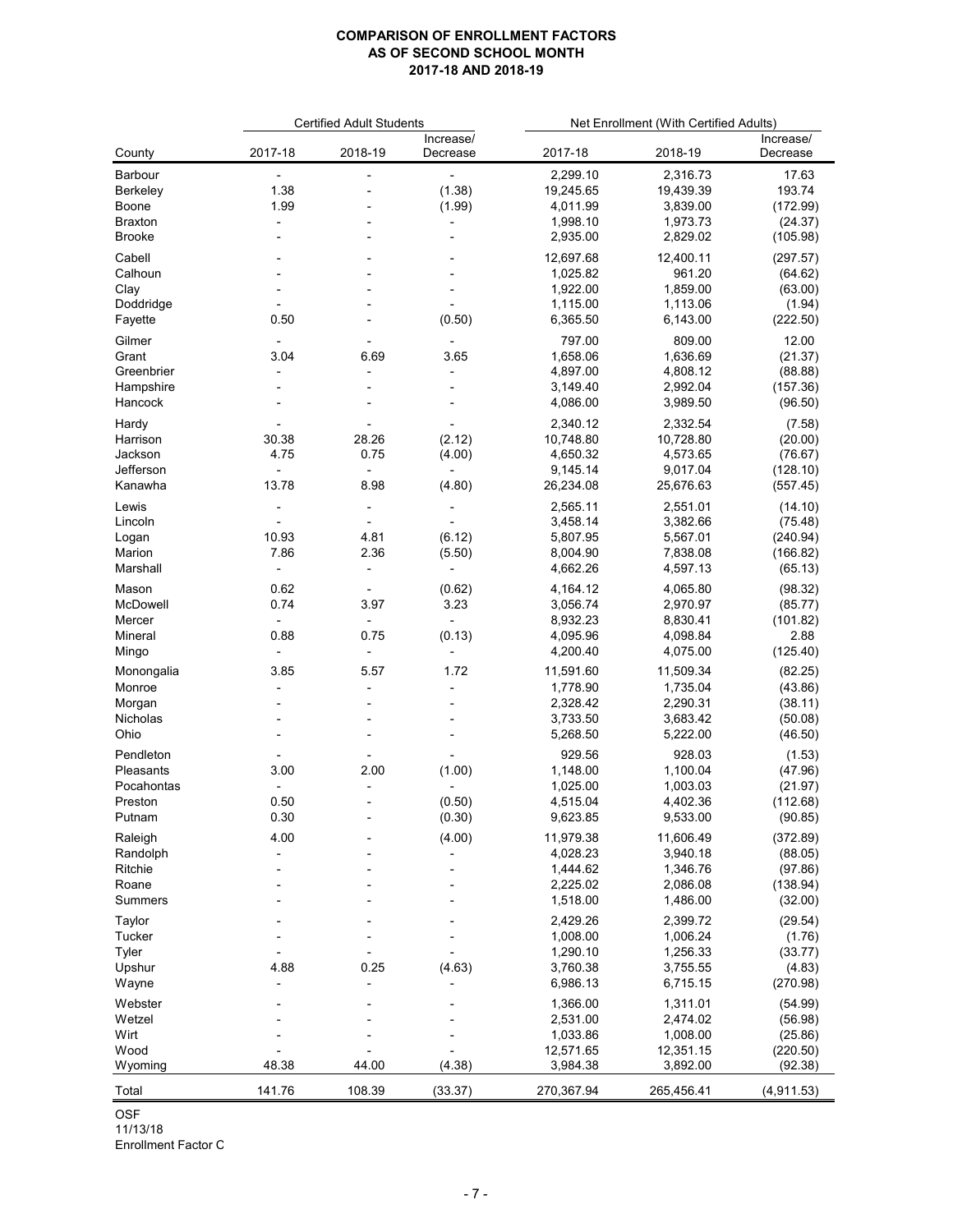|                | Additional Adjustments WVC 18-5-11 & 18-9A-2 |                              |                          | Net Enrollment (With All Adjustments) |            |                |
|----------------|----------------------------------------------|------------------------------|--------------------------|---------------------------------------|------------|----------------|
|                |                                              |                              | Increase/                |                                       |            | Increase/      |
| County         | 2017-18                                      | 2018-19                      | Decrease                 | 2017-18                               | 2018-19    | Decrease       |
| Barbour        | $\overline{a}$                               | -                            | -                        | 2,299.10                              | 2,316.73   | 17.63          |
| Berkeley       |                                              |                              |                          | 19,245.65                             | 19,439.39  | 193.74         |
| Boone          |                                              |                              |                          | 4,011.99                              | 3,839.00   | (172.99)       |
| <b>Braxton</b> |                                              |                              |                          | 1,998.10                              | 1,973.73   | (24.37)        |
| <b>Brooke</b>  |                                              |                              |                          | 2,935.00                              | 2,829.02   | (105.98)       |
| Cabell         |                                              |                              |                          | 12,697.68                             | 12,400.11  | (297.57)       |
| Calhoun        | 111.36                                       | 246.14                       | 134.78                   | 1,137.18                              | 1,207.34   | 70.16          |
| Clay           | $\overline{a}$                               |                              |                          | 1,922.00                              | 1,859.00   | (63.00)        |
| Doddridge      | 89.21                                        | 208.14                       | 118.93                   | 1,204.21                              | 1,321.20   | 116.99         |
| Fayette        | $\overline{a}$                               |                              |                          | 6,365.50                              | 6,143.00   | (222.50)       |
|                |                                              |                              |                          |                                       |            |                |
| Gilmer         | 285.49                                       | 376.79                       | 91.30                    | 1,082.49                              | 1,185.79   | 103.30         |
| Grant          | $\overline{a}$                               |                              |                          | 1,658.06                              | 1,636.69   | (21.37)        |
| Greenbrier     |                                              |                              |                          | 4,897.00                              | 4,808.12   | (88.88)        |
| Hampshire      |                                              |                              |                          | 3,149.40                              | 2,992.04   | (157.36)       |
| Hancock        |                                              |                              |                          | 4,086.00                              | 3,989.50   | (96.50)        |
| Hardy          |                                              |                              |                          | 2,340.12                              | 2,332.54   | (7.58)         |
| Harrison       |                                              |                              |                          | 10,748.80                             | 10,728.80  | (20.00)        |
| Jackson        |                                              |                              |                          | 4,650.32                              | 4,573.65   | (76.67)        |
| Jefferson      |                                              |                              |                          | 9,145.14                              | 9,017.04   | (128.10)       |
| Kanawha        |                                              |                              |                          | 26,234.08                             | 25,676.63  | (557.45)       |
| Lewis          |                                              |                              |                          | 2,565.11                              | 2,551.01   | (14.10)        |
| Lincoln        |                                              |                              |                          | 3,458.14                              | 3,382.66   | (75.48)        |
| Logan          |                                              |                              |                          | 5,807.95                              | 5,567.01   | (240.94)       |
| Marion         |                                              |                              |                          | 8,004.90                              | 7,838.08   | (166.82)       |
| Marshall       |                                              |                              |                          | 4,662.26                              | 4,597.13   | (65.13)        |
| Mason          |                                              |                              |                          | 4,164.12                              | 4,065.80   | (98.32)        |
| McDowell       |                                              |                              |                          | 3,056.74                              | 2,970.97   | (85.77)        |
| Mercer         |                                              |                              |                          | 8,932.23                              | 8,830.41   | (101.82)       |
| Mineral        |                                              |                              |                          | 4,095.96                              | 4,098.84   | 2.88           |
| Mingo          |                                              |                              |                          | 4,200.40                              | 4,075.00   | (125.40)       |
|                |                                              |                              |                          |                                       |            |                |
| Monongalia     |                                              |                              |                          | 11,591.60                             | 11,509.34  | (82.25)        |
| Monroe         |                                              |                              |                          | 1,778.90                              | 1,735.04   | (43.86)        |
| Morgan         |                                              |                              |                          | 2,328.42                              | 2,290.31   | (38.11)        |
| Nicholas       |                                              |                              |                          | 3,733.50                              | 3,683.42   | (50.08)        |
| Ohio           |                                              |                              |                          | 5,268.50                              | 5,222.00   | (46.50)        |
| Pendleton      | 384.58                                       | 471.97                       | 87.39                    | 1,314.14                              | 1,400.00   | 85.86          |
| Pleasants      | 32.16                                        | 152.99                       | 120.83                   | 1,180.16                              | 1,253.03   | 72.87          |
| Pocahontas     | 375.00                                       | 396.97                       | 21.97                    | 1,400.00                              | 1,400.00   | $\overline{a}$ |
| Preston        | $\overline{a}$                               | $\overline{\phantom{a}}$     | $\overline{\phantom{0}}$ | 4,515.04                              | 4,402.36   | (112.68)       |
| Putnam         |                                              |                              |                          | 9,623.85                              | 9,533.00   | (90.85)        |
| Raleigh        |                                              |                              |                          | 11,979.38                             | 11,606.49  | (372.89)       |
| Randolph       |                                              |                              |                          | 4,028.23                              | 3,940.18   | (88.05)        |
| Ritchie        |                                              | 53.24                        | 53.24                    | 1,444.62                              | 1,400.00   | (44.62)        |
| Roane          |                                              |                              |                          | 2,225.02                              | 2,086.08   | (138.94)       |
| Summers        |                                              |                              |                          | 1,518.00                              | 1,486.00   | (32.00)        |
| Taylor         |                                              |                              |                          | 2,429.26                              | 2,399.72   | (29.54)        |
| Tucker         | 178.24                                       | 293.67                       | 115.43                   | 1,186.24                              | 1,299.91   | 113.67         |
| Tyler          | 24.18                                        | 143.67                       | 119.49                   | 1,314.28                              | 1,400.00   | 85.72          |
| Upshur         | $\overline{a}$                               | $\qquad \qquad \blacksquare$ | $\overline{\phantom{0}}$ | 3,760.38                              | 3,755.55   | (4.83)         |
| Wayne          |                                              | $\overline{a}$               |                          | 6,986.13                              | 6,715.15   | (270.98)       |
|                |                                              |                              |                          |                                       |            |                |
| Webster        | 15.07                                        | 88.99                        | 73.92                    | 1,381.07                              | 1,400.00   | 18.93          |
| Wetzel         | $\overline{a}$                               |                              | $\overline{a}$           | 2,531.00                              | 2,474.02   | (56.98)        |
| Wirt           | 90.62                                        | 207.95                       | 117.33                   | 1,124.48                              | 1,215.95   | 91.47          |
| Wood           |                                              |                              |                          | 12,571.65                             | 12,351.15  | (220.50)       |
| Wyoming        |                                              |                              |                          | 3,984.38                              | 3,892.00   | (92.38)        |
| Total          | 1,585.91                                     | 2,640.52                     | 1,054.61                 | 271,953.85                            | 268,096.93 | (3,856.93)     |

OSF

11/13/18